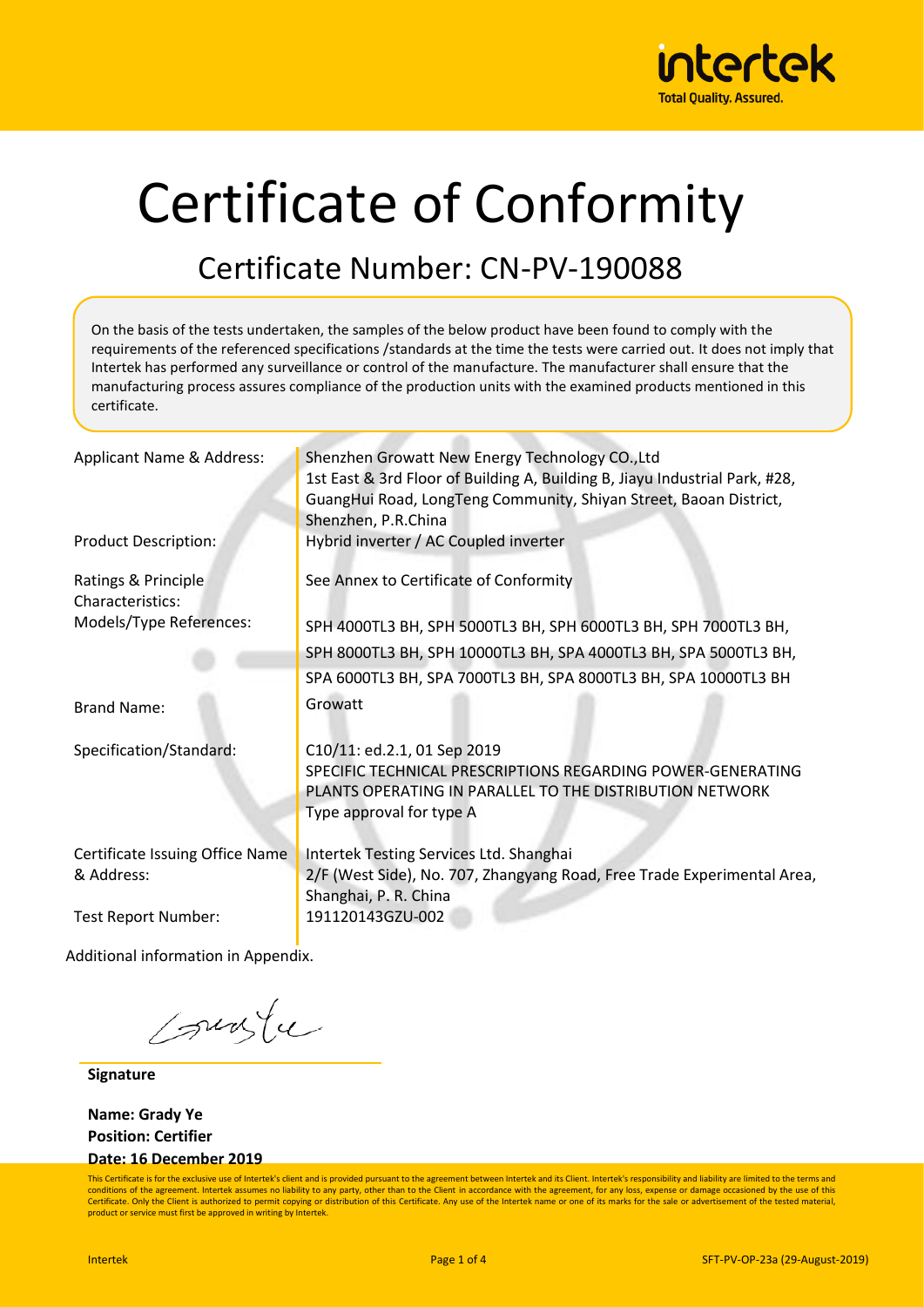

## **APPENDIX: Certificate of Conformity**

| This is an Appendix to Certificate of Conformity Number: CN-PV-190088 |                                                              |                              |                           |                                              |                     |                |                            |  |  |
|-----------------------------------------------------------------------|--------------------------------------------------------------|------------------------------|---------------------------|----------------------------------------------|---------------------|----------------|----------------------------|--|--|
| Ratings &                                                             | <b>Model</b>                                                 | <b>SPH 4000 TL3</b><br>BH    | <b>SPH 5000</b><br>TL3 BH | SPH 6000 TL3 SPH 7000 TL3 SPH 8000 TL3<br>BH | BH                  | BH             | <b>SPH 10000</b><br>TL3 BH |  |  |
| Principle                                                             | Input data(DC)                                               |                              |                           |                                              |                     |                |                            |  |  |
| Characteristics:                                                      | Max.<br>recommended<br>PV<br>power (for                      | 5200W                        | 6500W                     | 7800W                                        | 9100W               | 10400W         | 13000W                     |  |  |
|                                                                       | module STC)<br>Max. DC                                       | 1000V                        | 1000V                     | 1000V                                        | 1000V               | 1000V          | 1000V                      |  |  |
|                                                                       | voltage                                                      |                              |                           |                                              |                     |                |                            |  |  |
|                                                                       | Start voltage<br>Nominal<br>voltage                          | <b>160V</b><br>600V          | <b>160V</b><br>600V       | 160V<br>600V                                 | <b>160V</b><br>600V | 160V<br>600V   | 160V<br>600V               |  |  |
|                                                                       | MPP voltage<br>range                                         | 160~1000V                    | 160~1000V                 | 160~1000V                                    | 160~1000V           | 160~1000V      | 160~1000V                  |  |  |
|                                                                       | No. of MPP<br>trackers                                       | $\overline{2}$               | $\overline{2}$            | $\overline{2}$                               | $\overline{2}$      | $\overline{2}$ | $\overline{2}$             |  |  |
|                                                                       | No. of PV<br>strings per MPP<br>trackers                     | 1                            | 1                         | $\mathbf{1}$                                 | $1\,$               | 1              | $\mathbf{1}$               |  |  |
|                                                                       | Max. input<br>current per<br><b>MPP</b><br>trackers          | 12A/12A                      | 12A/12A                   | 12A/12A                                      | 12A/12A             | 12A/12A        | 12A/12A                    |  |  |
|                                                                       | Max. short-<br>circuit current<br>per<br><b>MPP trackers</b> | 15A/15A                      | 15A/15A                   | 15A/15A                                      | 15A/15A             | 15A/15A        | 15A/15A                    |  |  |
|                                                                       | Output / Input data(AC)                                      |                              |                           |                                              |                     |                |                            |  |  |
|                                                                       | AC nominal<br>power                                          | 4000W                        | 5000W                     | 6000W                                        | 7000W               | 8000W          | 10000W                     |  |  |
|                                                                       | Max. AC<br>apparent power                                    | 4000VA                       | 5000VA                    | 6000VA                                       | 7000VA              | 8000VA         | 10000VA                    |  |  |
|                                                                       | Nominal AC<br>voltage                                        | 3W+N+PE, 230V/400V;          |                           |                                              |                     |                |                            |  |  |
|                                                                       | AC grid<br>frequency                                         | 50 Hz;                       |                           |                                              |                     |                |                            |  |  |
|                                                                       | Max. output<br>current                                       | 6.1A                         | 7.6A                      | 9.1A                                         | 10.6A               | 12.1A          | 15.2A                      |  |  |
|                                                                       | Power factor                                                 | 0.8leading $\sim$ 0.8lagging |                           |                                              |                     |                |                            |  |  |

This Certificate is for the exclusive use of Intertek's client and is provided pursuant to the agreement between Intertek and its Client. Intertek's responsibility and liability are limited to the terms and conditions of t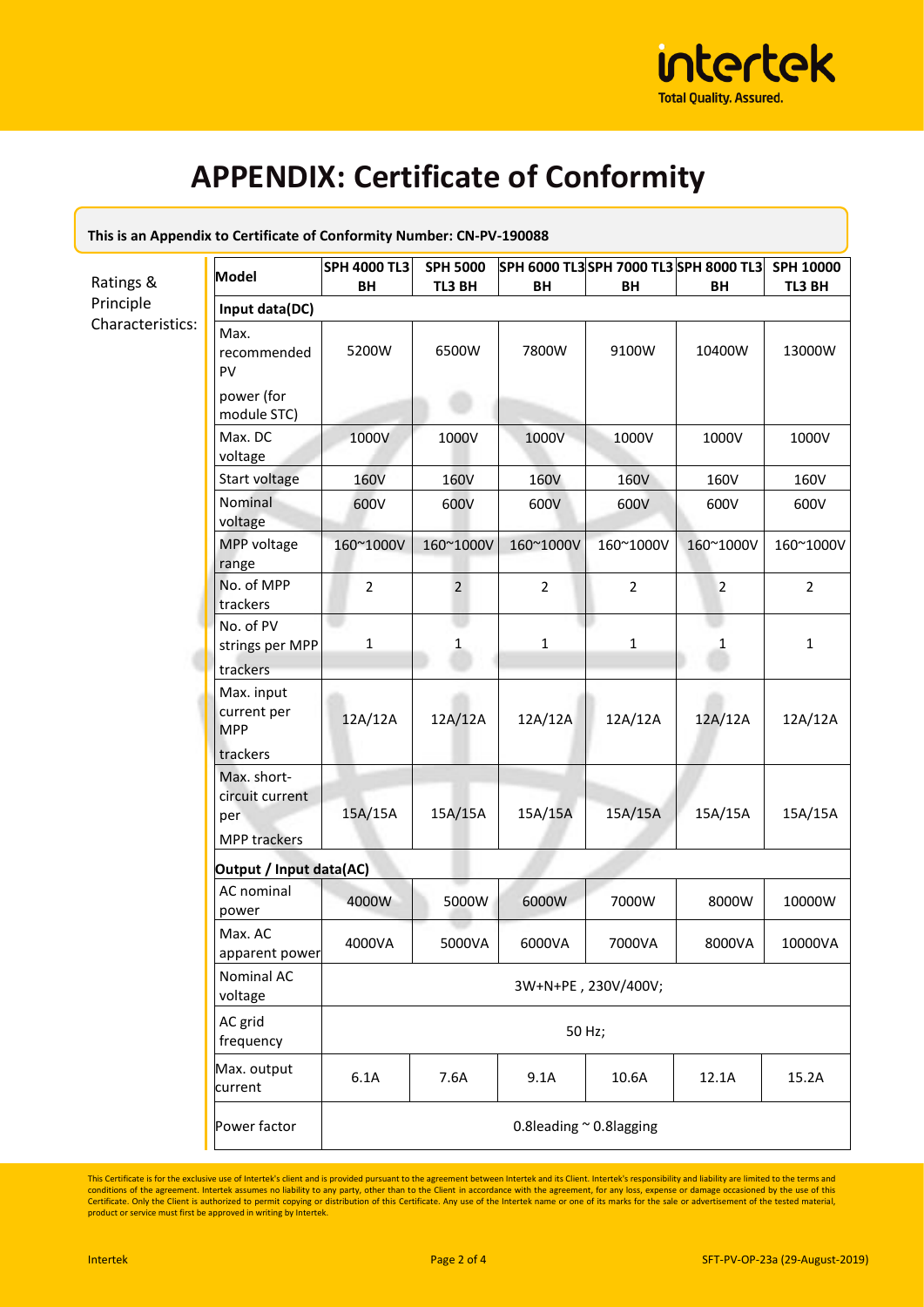

# **APPENDIX: Certificate of Conformity**

| This is an Appendix to Certificate of Conformity Number: CN-PV-190088. |                                                 |                                                |         |         |         |         |          |  |  |
|------------------------------------------------------------------------|-------------------------------------------------|------------------------------------------------|---------|---------|---------|---------|----------|--|--|
|                                                                        | <b>Stand alone (AC power)</b>                   |                                                |         |         |         |         |          |  |  |
| Ratings &<br>Principle<br>Characteristics:                             | <b>AC</b> nominal<br>output power               | 4000W                                          | 5000W   | 6000W   | 7000W   | 8000W   | 10000W   |  |  |
|                                                                        | Max. AC<br>apparent power                       | 4000VA                                         | 5000 VA | 6000 VA | 7000 VA | 8000 VA | 10000 VA |  |  |
|                                                                        | Nominal AC<br>voltage                           | 3W+N+PE, 230V/400V;                            |         |         |         |         |          |  |  |
|                                                                        | Nominal AC<br>frequency                         | 50/60Hz                                        |         |         |         |         |          |  |  |
|                                                                        | Max. output<br>current                          | 6.1A                                           | 7.6A    | 9.1A    | 10.6A   | 12.1A   | 15.2A    |  |  |
|                                                                        | Battery data (DC)                               |                                                |         |         |         |         |          |  |  |
|                                                                        | Battery voltage<br>range                        | 160~550V                                       |         |         |         |         |          |  |  |
|                                                                        | Max. charging /<br>discharging<br>current       | 25A                                            |         |         |         |         |          |  |  |
|                                                                        | Continuous<br>charging/<br>discharging<br>power | 4000W                                          | 5000W   | 6000W   | 7000W   | 8000W   | 10000W   |  |  |
|                                                                        | Type of battery                                 | lithium battery / Lead-acid battery            |         |         |         |         |          |  |  |
|                                                                        | Capacity of<br>battery                          | 5~50kWh                                        |         |         |         |         |          |  |  |
|                                                                        | <b>Others</b>                                   |                                                |         |         |         |         |          |  |  |
|                                                                        | Technology                                      | Transformerless                                |         |         |         |         |          |  |  |
|                                                                        | Protection<br>degree                            | <b>IP 65</b>                                   |         |         |         |         |          |  |  |
|                                                                        | Operating<br>temperature<br>range               | $-25 °C ~ +60 °C$<br>With derating above 45 °C |         |         |         |         |          |  |  |
|                                                                        | Pollution degree                                | III                                            |         |         |         |         |          |  |  |
|                                                                        | <b>Protective Class</b>                         | Class I                                        |         |         |         |         |          |  |  |
|                                                                        | Software<br>Version                             | YA1.0                                          |         |         |         |         |          |  |  |

This Certificate is for the exclusive use of Intertek's client and is provided pursuant to the agreement between Intertek and its Client. Intertek's responsibility and liability are limited to the terms and conditions of t